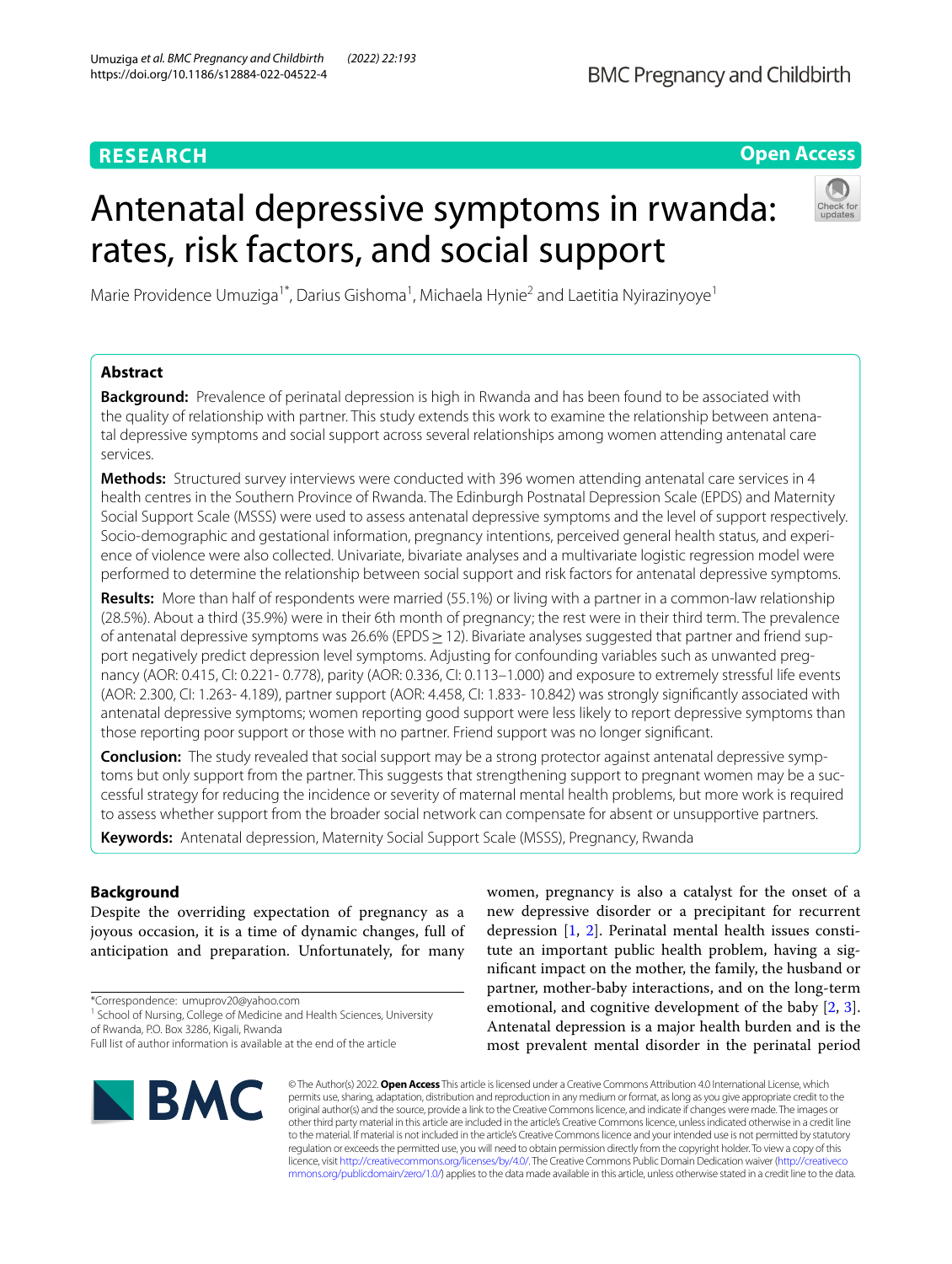[[4\]](#page-8-0). It is a non-psychotic depressive episode that occurs in the last trimester of pregnancy and is characterized by mild to severe symptoms that occur during pregnancy. It is associated with decreased interest in almost all pleasurable activities, sad mood, hopelessness, sleep disturbance, fatigue, changes in appetite, suicidal ideation, feelings of worthlessness, lack of concentration, reduced self-esteem and confdence [\[3](#page-7-2), [4](#page-8-0)]. Antenatal depression has also been found to be a risk factor for pre-term birth and low birth weight, infant under-nutrition, and stunting, as well as higher rates of diarrhoeal diseases [\[5](#page-8-1)]. Additionally, antenatal depressive symptoms have the potential to impact negatively upon health service utilization and thereby contribute to increased perinatal complications and maternal mortality  $[6]$  $[6]$ . There is a growing evidence that antenatal depression also leads to postnatal depression, and has infuence on ofspring's cognitive development, emotions and behaviors in childhood [\[4](#page-8-0), [7\]](#page-8-3). However, the magnitude and risk factors of maternal depression during pregnancy in developing countries are currently poorly understood [[8\]](#page-8-4), and antenatal depression is often overlooked in routine screening [[9\]](#page-8-5).

The prevalence estimates of antenatal depression can vary across regions globally [[9](#page-8-5)]. However, the burden of antenatal depression is generally higher in low- and middle-income countries (LMICs). In LMICs, the prevalence of antenatal depression measured by screening or diagnostic tools is as high as 20–26% (11,12). A systematic review of studies conducted in LMICs reported the prevalence of common perinatal mental disorders (CPMDs) including antenatal depression to be 15.6% [\[6](#page-8-2)], but a study by Gelaye and colleagues reported that the pooled prevalence estimates of antenatal depression were as high as  $25.3\%$  in LMICs  $[5]$  $[5]$ . Thus, there is considerable disagreement about the prevalence of antenatal depression in LMICs, which may be the result of using diferent cut-of scores on depression scales, diferent populations (hospital versus community or clinic samples) and country-wide diferences in risk factors. A systematic review of studies with women in Africa conducted in 2010 by Sawyer and colleagues reported estimate rates of antenatal depression to range between 12.5 to 27.1% [[10\]](#page-8-6). Meanwhile, in a recent systematic and meta-analysis on the prevalence of antenatal depression in Africa the pooled prevalence of antenatal depression was reported to be  $26.3\%$  [[8\]](#page-8-4). Thus, the variability in estimates is also observed across the African continent.

Mental health problems are prevalent in Rwanda, a small country of 12 million people located in East Africa. A recent 2018 Rwanda mental health survey assessed mental health using the Mini-International Neuropsychiatric Interview with a nationwide cross-sectional survey of 19,110 randomly selected individuals aged 14 to 65 years. The survey revealed a high prevalence of mental disorders in the general population, with depression among the most prevalent at 11.9% in the general population [\[11\]](#page-8-7). Given that a history of mental health problems is a risk factor for perinatal depression, these high rates of mental health issues suggest that high rates of antenatal depression may also be found. To date, however, there has been limited research on prevalence rates and risk factors for antenatal depression in Rwanda. A recent study by Umuziga and her colleagues found relatively high rates of women at risk of antenatal depressive symptoms (37.6%) in a sample of 165 perinatal women [\[12](#page-8-8)], but used cut off scores of over 10 on the Edinburgh Postnatal Depression Survey (EPDS) [\[13](#page-8-9)]. While these scores are associated with "possible depression", most epidemiological studies of perinatal depression use higher cut-of scores associated with "probable depression" [[13\]](#page-8-9).

The elevated rates of antenatal depression in LMICs may be attributed to difficult living conditions experienced in these settings. This includes both material and social challenges and exposure to stressful life events. Known risk factors for maternal mental health problems repeatedly reported include poverty, low education levels, poor social support, and marital problems [\[7](#page-8-3), [14,](#page-8-10) [15](#page-8-11)]. Dadi and colleagues added that antenatal depression is commonly associated with economic difficulties, bad obstetric history, poor support from relatives, previous mental health problems, and unfavourable marital conditions [\[14](#page-8-10)]. Consistent with other research on perinatal depression, both globally and in Africa more specifcally, the study by Umuziga and colleagues in Rwanda found risk factors for antenatal depression included a poor relationship with one's partner, having many children, being a very young mother (under 24), and exposure to stressful life events [\[12](#page-8-8)]. However, this study did not explicitly measure social support and did not look at other relationships beyond that with the partner. Moreover, many of the women in this study were visiting a hospital based neonatal clinic and so may not have been as representative of a community sample as a sample drawn from community health centres. Finally, the pregnant subsample in this study was relatively small, at only 85 women, further limiting generalizability.

Social support is a complex construct that can refer to the receipt of emotional, material or information resources (received support) or the perception that resources are available if needed (perceived support) [\[16](#page-8-12)]. Not only is social support found to be associated with perinatal depression but a recent study with mothers in Australia found that antenatal perceptions of social support are amenable to intervention, and that increased perceptions of support can reduce rates of postnatal depression among women at risk [\[17](#page-8-13)]. In Rwanda, a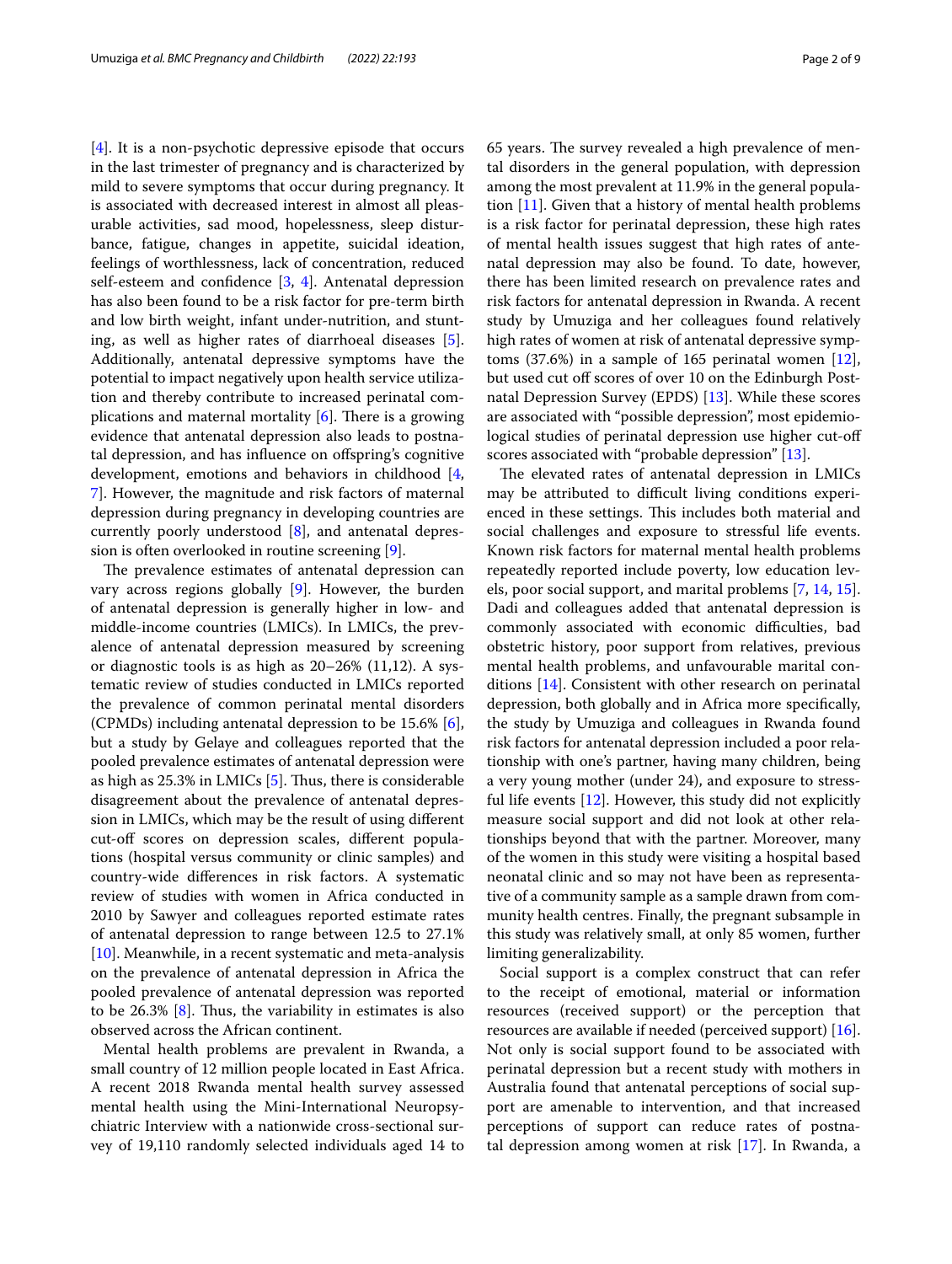recent study has shown that perinatal depression is more likely in the face of a poor quality spousal relationship or difficulties with in-laws, or being a single mother  $[18]$  $[18]$ . Dennis also highlighted the importance of the quality of social relationships with people outside of the immediate family  $[19]$  $[19]$ . The goal of the present research was thus to obtain an estimate of rates of antenatal depression in women attending antenatal care (ANC) services in community clinics in diferent centres in the Southern Province and to explore the role of social support as a protective factor to the development and severity of antenatal depression.

## **Methods**

### **Design, population and setting**

A descriptive cross-sectional, health facility-based survey was conducted from June to July 2019. The study utilizes baseline data from a quasi-experimental study on the impact of health provider mentorship and peer support. G\*Power software as a free power analysis program for variety of statistical tests commonly used in the social, behavioral, and biomedical sciences [[20](#page-8-16)] was used to determine the sample size. With an efect size of 0.05, α error probability=0.05, Power (1-β error probabil $ity$ ) = 0.95, and 4 groups, the approximated sample size calculated was 74 per group. However, in anticipation of participant attrition we added 26 additional participants to each group. A total of 396 pregnant women receiving regular antenatal care who were in their  $6<sup>th</sup>$  month of pregnancy or above were recruited from four randomly selected health centres of Southern Province in Rwanda. Participants ranged in age from 16 to 45 years of age  $(M=30.8$  SD  $=6.58$ ).

The study sites were selected using simple random sampling by picking names from a box [[21\]](#page-8-17). In total, four sites with matched characteristics were included in this study. All pregnant mothers attending their ANC services who were in their 6th month of pregnancy or later were invited to participate in the study, with the help of a midwife/nurse in charge of ANC. The researchers also used the ANC registry to identify women who were eligible but who did not have their appointment within the period of data collection in order to also include them. The Community health workers in charge of maternal and new born care afliated with each health centre helped to reach those other women.

## **Measures and data collection process**

Data collection started after obtaining ethical approval from the Institutional Review Board of the College of Medicine and Health Sciences/ University of Rwanda and permission from the administrative districts of the study sites. All study methods were performed in accordance with Declaration of Helsinki ethical principles [\[22](#page-8-18)]. Written informed consent was obtained from all the participants and from their legal guardians or parents if participants are below 18 years of age (Age of majority in Rwanda) [[23\]](#page-8-19). A structured questionnaire administered by one of researchers and research assistants was used to obtain socio-demographic information of participants, gestational and obstetric information, risk and protective factors, physical and mental health and maternal social support.

**Socio-demographic variables** included age, marital status, social-economic class, education and occupation. Socio-economic class (*ubudehe*), which is a social stratifcation programme determined by household income, has four categories [[24](#page-8-20)]. None of the women were in the fourth, or highest, category so only the lowest three are reported.

**Gestational information and self-rated health** questions included, gestational age (number of months pregnant); type of last delivery (normal vaginal, vaginal with complications, caesarian section), sex preference for the infant; planned pregnancy (yes or no) and parity. Participants rated their perceived overall health on a one-item measure with a 5-point response option, ranging from very poor to very good.

#### *Risk and protective factors*

Participants were asked to indicate any prior exposure to violence or negative life events (e.g., experience of gender-based violence, childhood abuse, stranger violence, loss of any family member, etc.). This variable was recoded into a binary variable: having never experienced any of these events versus having experienced at least one stressful life event.<sup>1</sup>

## *Depressive symptoms*

Antenatal depressive symptoms were assessed using the Edinburgh Post-Natal Depression Scale (EPDS) [ $13$ ]. This tool has been widely used in sub-Saharan Africa and is valid and reliable for testing both severity and probability of depression during perinatal period in multiple countries and languages  $[25]$  $[25]$ . The EPDS has been validated as a screening tool for antenatal depression in the previous studies in Rwanda [[18,](#page-8-14) [26](#page-8-22)] and was reported to be reliable tool for screening antenatal

<span id="page-2-0"></span> $1$  Three additional variables; whether pregnancy was planned or not, whether women were currently ill, and quality of relationship with husband were included in the survey but excluded from analyses as they were deemed to be redundant with whether the pregnancy was wanted, self-rated health and husband support, and the latter variables were deemed to be more important conceptually and/or measured using more sensitive questions.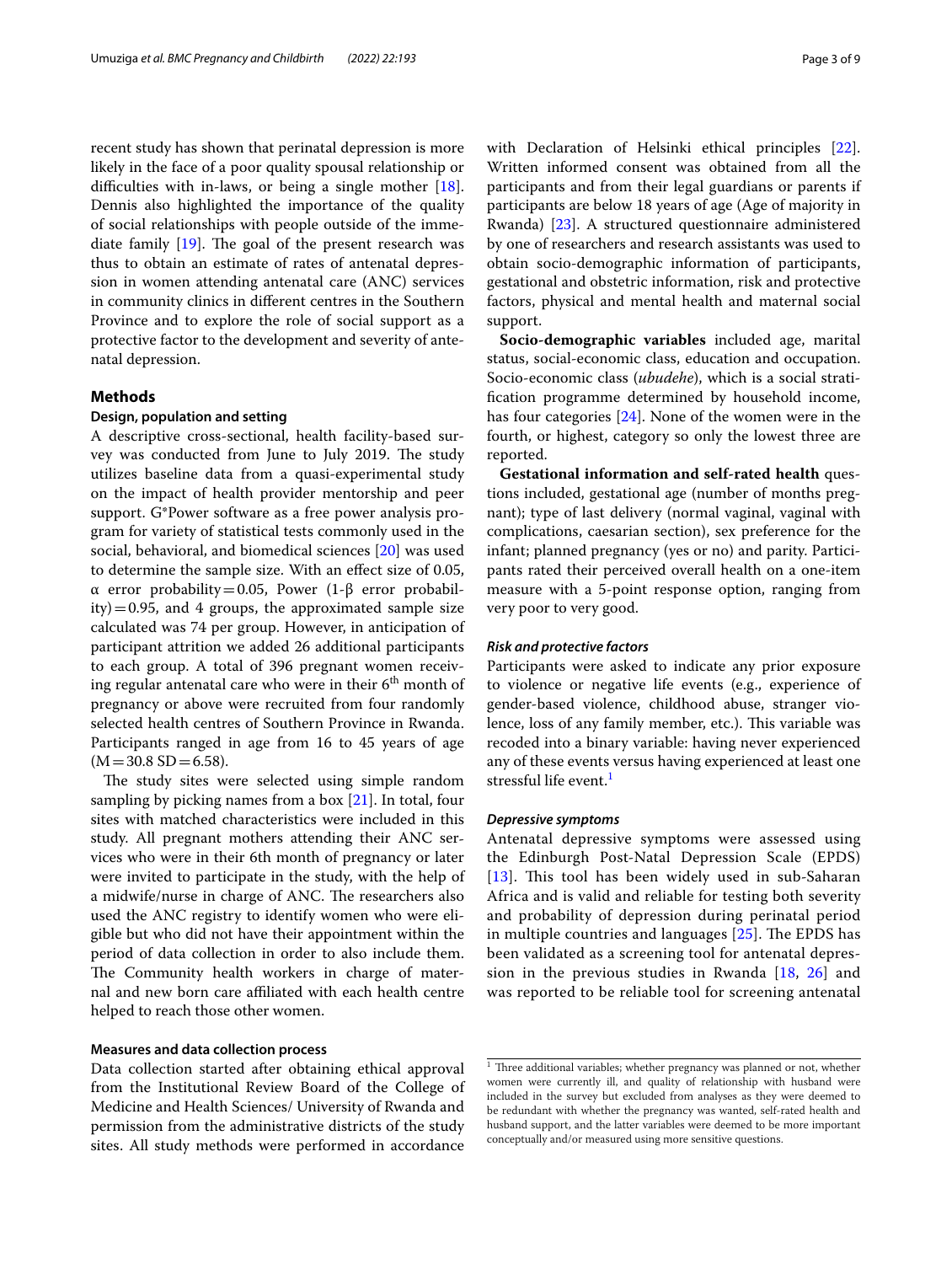depressive symptoms in two other studies with Cronbach's Alpha values over 0.80 [[12](#page-8-8), [18\]](#page-8-14). We followed the recommendation of Gureje and colleagues [[9\]](#page-8-5) to use a score of 12 or higher to defne case level depressive symptoms (hereafter referred to as 'depression'). The EPDS was also found to be reliable in this study, with a Cronbach's Alpha value of 0.894.

**Social Support** was measured using a modifed version of the Maternity Social Support Scale (MSSS), developed by Webster and colleagues [[27](#page-8-23)]. The original scale is a brief 6-item survey measuring support from spouse, friends and family on a fve-point Likert scale for each item. The current scale was expanded from 6 to 12 items to include additional supporters deemed relevant in the Rwandan context (in-laws, community members, neighbours). The Cronbach's Alpha value was 0,739 for the full scale. An exploratory principal axis factor analysis, with oblimin rotation, was performed to confrm that the translated and revised scale measured spousal relationships, peer relationships and family relationships as intended. The best solution based on an analysis of the scree plot and eigen values generated four factors. The first factor, with an eigen value of 3.32, explained 30.17% of the variance. This factor described the relationship with husband/partner. Items loading on this factor included: my husband helps me a lot, there is confict with husband, I feel loved by husband with factor loadings of 0.80, -0.77, 0.95 respectively. The second factor, with an eigen value of 1.77, explained 16.09% of the variance, and refected support from friends/peers. The following items loaded on the second factor: I have good friends who support me, I have neighbours who support me, I have people in the community who support me, with factor loadings of 0.74, 0.86, 0.78, respectively. Confict with nuclear family and extended family loaded onto a third factor with an eigen value of 1.33, which explained only 12.07% of the variance (loadings of 0.60, 0.60 respectively), and confict with in-laws loaded onto a fourth factor (at 0.49), with an eigen value of 1.03, explaining 9.39% of the variance. Two items did not load onto any factor: support from nuclear family and control by husband. These items were therefore excluded. Moreover, the scores on the last two factors were highly skewed and so were excluded from further analyses. Maternal social support was therefore measured using the means of items from factor 1, husband/partner support, and factor 2, friend support, respectively. Scores were categorized into poor versus good support, based on the mid-point of the 5-point scale, with scores of 1 to 2 coded as poor support, and 3 to 5 coded as good support. For partner support, a third category of no partner was also added.

## **Data analysis**

The data were analyzed using SPSS version 21. Univariate, bivariate, and multivariate logistic regression analyses were performed to summarize the dependent and independent variables, and examine the relationship between the independent variables and antenatal depressive symptoms. The binary logistic regression analyses were conducted between statistically signifcant variables in the bivariate tests and antenatal depressive symptoms.

A multivariate logistic regression analysis was employed to identify independent risk factors of antenatal depression. Antenatal depression was coded as "1" for antenatal depressive symptoms (EPDS $\geq$ 12 scores) and "0" for the absence of depressive symptoms (EPDS<12 scores). Variables were entered for multivariate logistic regression analysis if they achieved statistical significance  $(p<0.05)$  in the bivariate analysis. Estimated associations were described using adjusted odds ratios (AOR) with 95% confdence intervals (CIs).

## **Results**

### **Participants' sample characteristics**

Sample characteristics were determined using frequencies, means, and standard deviations and are reported in Table [1.](#page-4-0) The sample was comprised of 396 participants from age 16 to 45 years. About a half were married (55.1%) or living with a common-law partner (28.5%), the main occupation was farming and cultivating clops (77.3%) and only 32.8% completed primary school.

As indicated in Table [2;](#page-5-0) a third of the pregnant mothers (35.9%) were in their late second term (6 months of pregnancy).

## **Prevalence of antenatal depressive symptoms**

Scores on the Edinburgh Postnatal Depression Scale (EPDS) for the entire sample ranged from 0 to 30 ( $M=8.86$ ,  $SD = 6.501$ ). Women who reported scores of 12 or greater on the EPDS were coded as having symptoms of antenatal depression. Table [1](#page-4-0) provides the descriptive statistics for the overall sample, and for the subsample of women with antenatal depressive symptoms. For the overall sample, a total of 26.6% of pregnant women were found to have antenatal depressive symptoms. *P*-values below 0.05 were used to guide decisions for inclusion in the subsequent regression. Among socio-demographic variables, marital status  $(p<0.001)$  and socioeconomic class (ubudehe)  $(p=0.01)$ were found to predict antenatal depression. The Table [2](#page-5-0) indicates that having experienced a stressful life event  $(p<0.001)$  were found to have the most reliable relationship to depression level symptoms. For women's gestational information, antenatal depressive symptoms were reliably associated with parity  $(p=0.04)$ , unplanned pregnancy  $(p<0.001)$  and perceived health status  $(p<0.001)$ .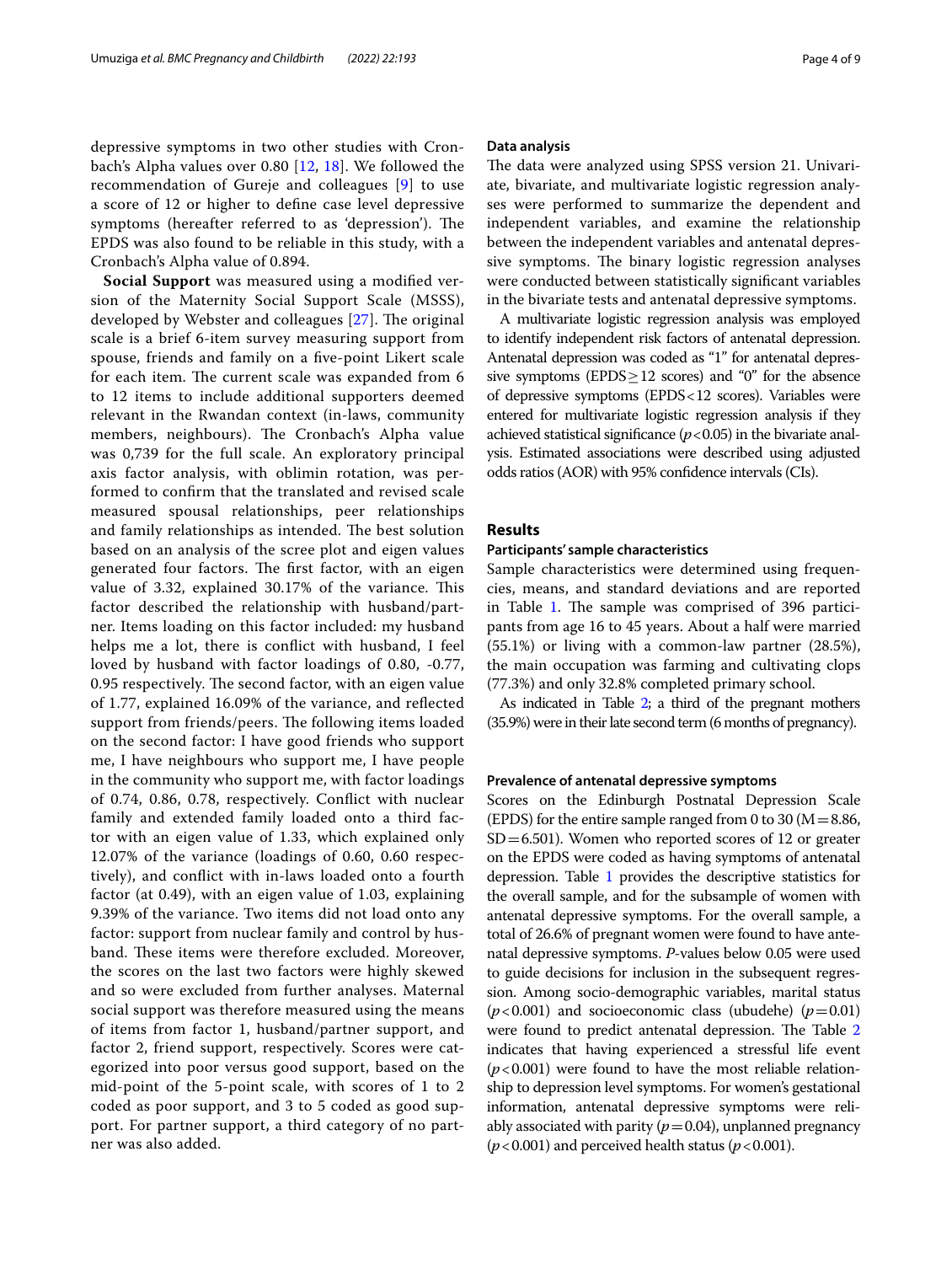<span id="page-4-0"></span>**Table 1** Sample characteristics and factors associated with antenatal depressive symptoms among women attending antenatal care (ANC) services in Southern Province in Rwanda

| Sample and socio-demographic characteristics |            | <b>Total</b> | <b>Depressive symptoms</b><br>$(EPDS \geq 12)$ | P-value |
|----------------------------------------------|------------|--------------|------------------------------------------------|---------|
|                                              |            | N(%          | N(% )                                          |         |
|                                              |            | 396 (100%)   | 105 (26.5%)                                    |         |
| Age (Mean: 30.8; SD: 6.58)                   |            |              |                                                |         |
| 24 or less                                   | 95(24)     |              | 28 (29.5)                                      | 0.354   |
| $25 - 34$                                    | 186 (47)   |              | 43 (23.1)                                      |         |
| 35 or more                                   | 115 (29)   |              | 34 (29.6)                                      |         |
| <b>Marital status</b>                        |            |              |                                                |         |
| Single/separated/divorced/widow              | 65 (16.4)  |              | 32 (49.2)                                      | < 0.001 |
| Married                                      | 218 (55.1) |              | 49 (22.5)                                      |         |
| Living together as spouses                   | 113 (28.5) |              | 24 (21.2)                                      |         |
| <b>Level of education</b>                    |            |              |                                                |         |
| No education                                 | 20(5.1)    |              | 4(20)                                          | 0.166   |
| Primary not completed                        | 145 (36.6) |              | 49(33.8)                                       |         |
| Primary completed                            | 130 (32.8) |              | 31 (23.8)                                      |         |
| High school not completed                    | 52(13.1)   |              | 14(26.9)                                       |         |
| High school completed                        | 29(7.3)    |              | 5(17.2)                                        |         |
| Vocational education                         | 6(1.5)     |              | 1(16.7)                                        |         |
| Tertiary                                     | 14(3.5)    |              | 1(7.1)                                         |         |
| <b>Women's occupation</b>                    |            |              |                                                |         |
| Farming/cultivating crops                    | 306 (77.3) |              | 79 (25.8)                                      | 0.465   |
| Employed                                     | 39 (9.8)   |              | 9(23.1)                                        |         |
| Not employed                                 | 51 (12.9)  |              | 17(33.3)                                       |         |
| Socio-economic class (Ubudehe)               |            |              |                                                |         |
| First category (lowest)                      | 47 (11.9)  |              | 22(46.8)                                       | 0.010   |
| Second category                              | 165(41.7)  |              | 39 (23.6)                                      |         |
| Third category                               | 181 (45.7) |              | 43 (23.8)                                      |         |
| Missing                                      | 3(0.8)     |              | 1(33.3)                                        |         |

## **Factors predicting the likelihood of antenatal depressive symptoms in Rwanda**

The full model fit well,  $X^2(8) = 135.103$ ,  $p < 0.000$ , Nagerkerke  $R^2$  = 0.440. Findings illustrated in Table [3](#page-6-0) indicate that parity is strongly associated with antenatal depressive symptoms; women with no child (primigravida) were less likely to have antenatal depressive symptoms than those with 4 or more children (Adjusted Odds Ratio (AOR): 0.336, Confdence interval (C.I.)=0.113–1.000). Women who reported a wanted pregnancy were less likely to have antenatal depressive symptoms than those with an unwanted pregnancy (AOR: 0.415, CI: 0[.2](#page-4-1)21 - 0.778).<sup>2</sup> Respondents who reported having had any extremely

stressful life events were more likely to have antenatal depressive symptoms  $(AOR = 2.300, C.I. = 1.263-4.189)$ than those who had not (see Table [3\)](#page-6-0). In contrast, socioeconomic class (ubudehe) did not show a statistically significant association in the multivariate analysis. As predicted, partner support had the largest efect sizes, showing strong relationships with antenatal depressive symptoms; both women with no partner (AOR: 4.458, CI: 1.833- 10.842) and those with poor husband/partner support were more likely to have antenatal depressive symptoms (AOR: 3.366, CI: 1.593- 7.113). In the multivariate analysis, friend support no longer showed a statistically signifcant association with depressive symptoms.

## **Discussion**

The findings of this study suggest that rates of antenatal depressive symptoms are high in Rwanda with more than one in four pregnant women in this study having

<span id="page-4-1"></span> $\overline{2}$  Both wanted pregnancy and husband support remained important variables despite the fact that there was a strong relationship between the pregnancy being wanted and husband support,  $X^2(2) = 40.98$ ,  $p = 0.000$ . Among women with no partner, 53.8% had an unwanted pregnancy. Among those with a poor relationship, 33.9% said it was unwanted; among those with a good relationship it was only 16.7%.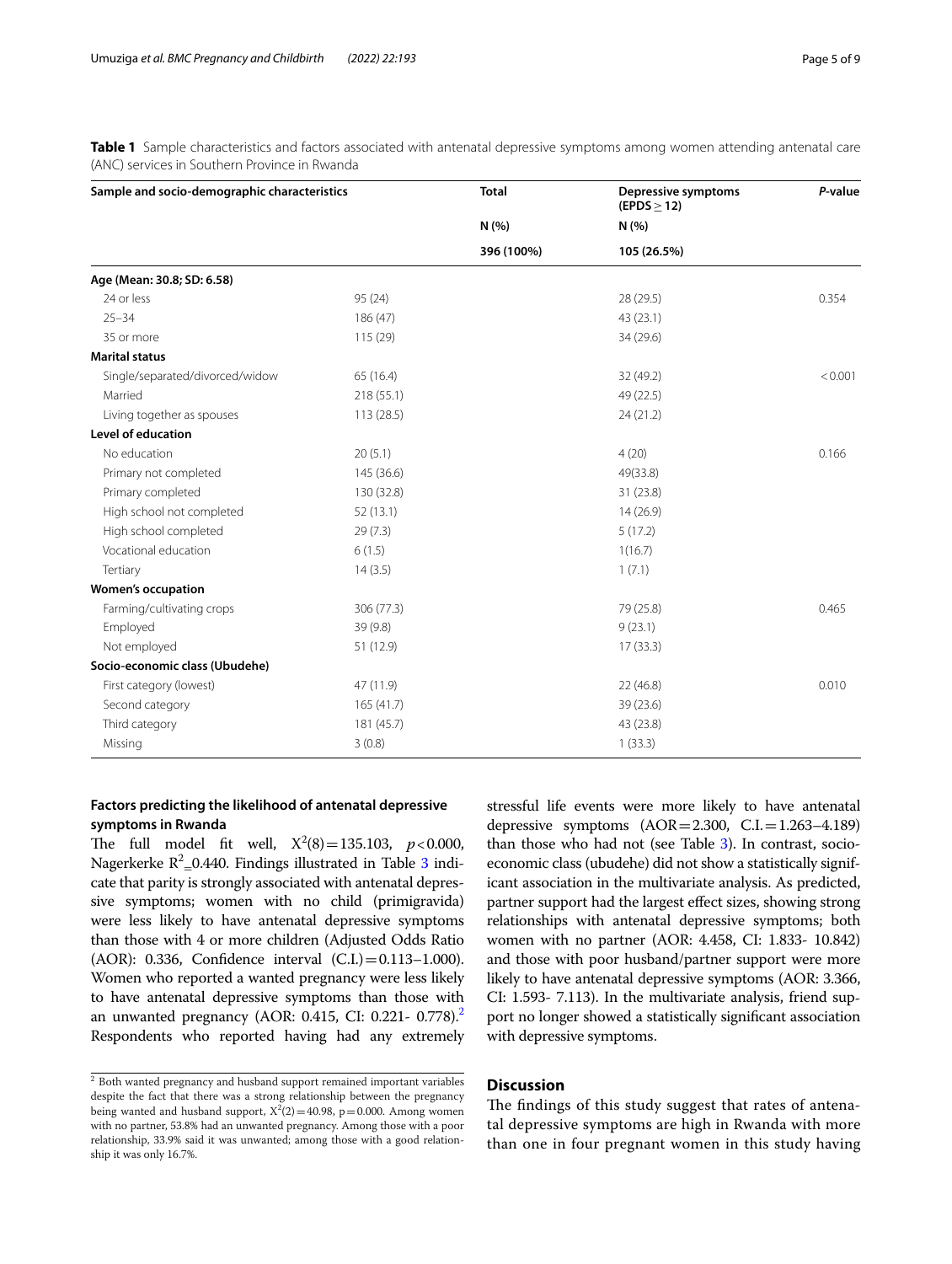<span id="page-5-0"></span>**Table 2** Distribution of participants by women's gestational, health and social support information

| Women's gestational and health information                      |            | <b>Total</b><br>N (%) | <b>Depressive Symptoms</b><br>N (%) | P-value |  |
|-----------------------------------------------------------------|------------|-----------------------|-------------------------------------|---------|--|
| <b>Gestational age</b>                                          |            |                       |                                     |         |  |
| 6 months                                                        |            | 142 (35.9)            | 37(26.1)                            | 0.797   |  |
| 7 months                                                        |            | 102 (25.8)            | 24 (23.5)                           |         |  |
| 8 months                                                        |            | 106(26.8)             | 30(28.3)                            |         |  |
| 9 months                                                        |            | 46 (11.6)             | 14(30.4)                            |         |  |
| <b>Pregnancy intention</b>                                      |            |                       |                                     |         |  |
| Wanted                                                          |            | 296 (74.7)            | 52 (17.6)                           | < 0.001 |  |
| Unwanted                                                        |            | 100(25.3)             | 53 (53)                             |         |  |
| Parity (number of children given birth to)                      |            |                       |                                     |         |  |
| $\Omega$                                                        |            | 114 (28.8)            | 24(21.1)                            | 0.040   |  |
| $1$ to $3$                                                      |            | 232 (58.6)            | 61(26.3)                            |         |  |
| 4 and more                                                      |            | 50 (12.6)             | 20 (40)                             |         |  |
| Type of delivery on last pregnancy                              |            |                       |                                     |         |  |
| Normal vaginal delivery                                         |            | 199 (50.3)            | 57 (28.6)                           | 0.325   |  |
| Vaginal delivery with complications                             |            | 31(7.8)               | 11(35.5)                            |         |  |
| Caesarean section                                               |            | 53 (13.4)             | 13 (24.5)                           |         |  |
| N/A (first pregnancy)                                           |            | 113 (28.5)            | 24 (24.2)                           |         |  |
| Mothers' perceived health status                                |            |                       |                                     |         |  |
| Poor                                                            |            | 73 (18.4)             | 48 (65.8)                           | < 0.001 |  |
| Neither poor nor good                                           |            | 174 (43.9)            | 48 (27.6)                           |         |  |
| Good                                                            |            | 149 (37.6)            | 9(6)                                |         |  |
| Have you lost a child                                           |            |                       |                                     |         |  |
| Yes                                                             | 58 (14.6)  |                       | 19 (32.8)                           | 0.244   |  |
| <b>No</b>                                                       | 338 (85.4) |                       | 86 (25.4)                           |         |  |
| Size of the family (number of children taken care of)           |            |                       |                                     |         |  |
| No child                                                        | 115(29.1)  |                       | 25(21.7)                            | 0.16    |  |
| $1 - 3$                                                         | 231 (58.3) |                       | 62(26.8)                            |         |  |
| 4 and plus                                                      | 50 (12.6)  |                       | 18 (36)                             |         |  |
| Have you experienced a stressful event (checked off at least 1) |            |                       |                                     |         |  |
| Yes                                                             | 123(31.1)  |                       | 60 (48.8)                           | < 0.001 |  |
| <b>No</b>                                                       | 273 (68.9) |                       | 45 (16.5)                           |         |  |
| <b>Maternal social support</b>                                  |            |                       |                                     |         |  |
| 1. Husband/partner support                                      |            |                       |                                     |         |  |
| No partner                                                      | 65 (16.4)  |                       | 32 (49.2)                           | < 0.001 |  |
| Poor support                                                    | 109(27.5)  |                       | 59 (54.1)                           |         |  |
| Good support                                                    | 289 (72.5) |                       | 46 (16)                             |         |  |
| 2. Friend support                                               |            |                       |                                     |         |  |
| Poor support                                                    | 216 (54.5) |                       | 79 (36.6)                           | < 0.001 |  |
| Good support                                                    | 180 (45.5) |                       | 26 (14.4)                           |         |  |

scores in the depressive range. This study reveals a high prevalence of antenatal depressive symptoms compared to other African countries such as Malawi (19%) [\[1](#page-7-0)] and Ethiopia (16%) [\[28\]](#page-8-24). However, these fndings are similar to the fndings of a recent 2020 systematic review on prevalence of antenatal depression in Africa (26.3%) [[14](#page-8-10)] and a previous unpublished community-based study in Rwanda (25.3%)[[18](#page-8-14)].

The bivariate analyses showed that pregnant women who live without a partner (single, divorced/separated and widowed) were more susceptible to antenatal depression, consistent with the study by Woldetensay and colleagues [[29\]](#page-8-25). However, the mere presence of a partner is not enough. Lack of support from partner was found to be important in the development of antenatal depressive symptoms, a fnding consistent with previous research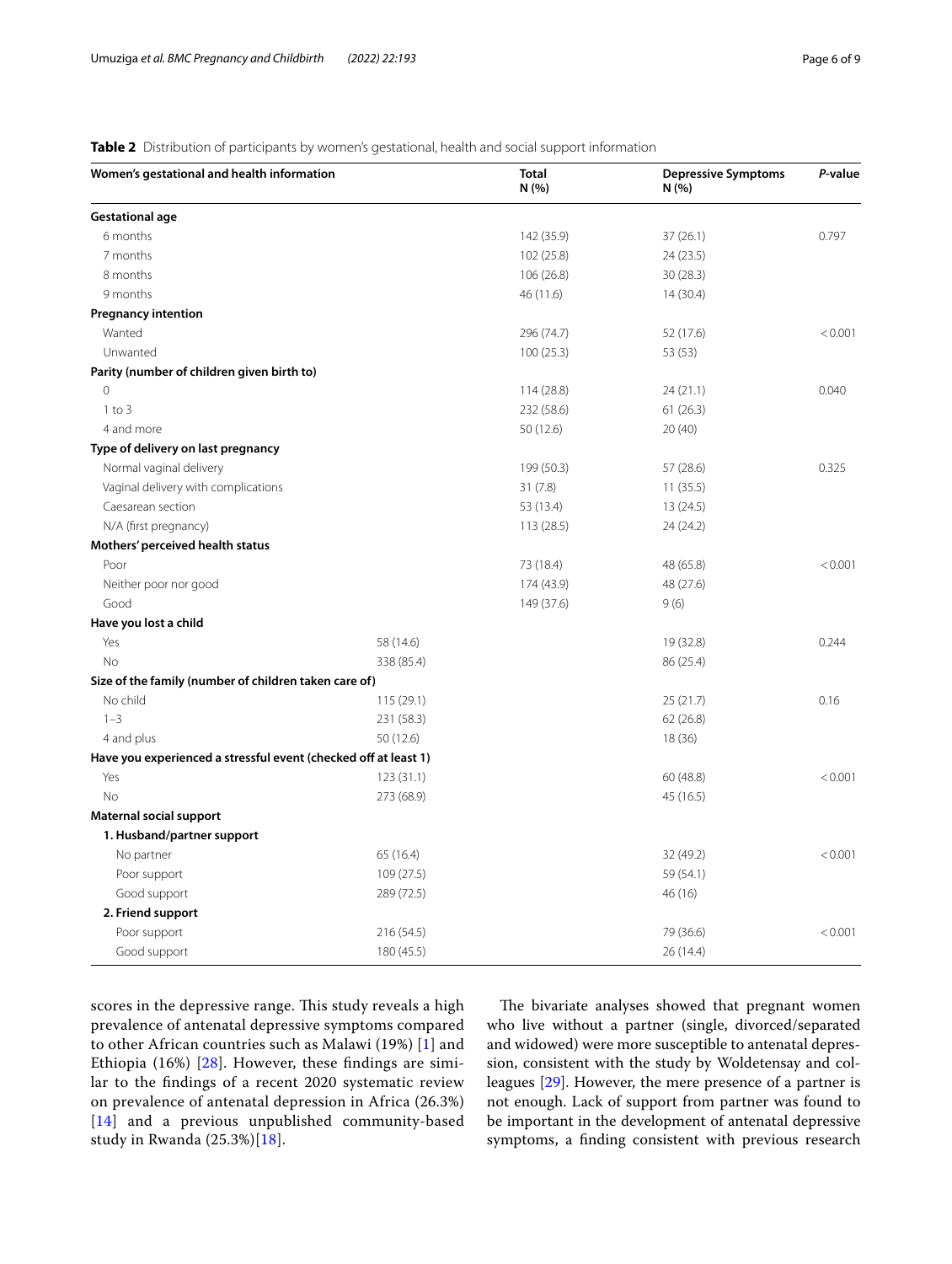<span id="page-6-0"></span>

|        |  | Table 3 Logistic regression predicting the likelihood of antenatal depressive symptoms among women in Southern Province in |  |  |  |  |  |  |
|--------|--|----------------------------------------------------------------------------------------------------------------------------|--|--|--|--|--|--|
| Rwanda |  |                                                                                                                            |  |  |  |  |  |  |

| Independent variables           | B        | S.E   | P-values       | Odds ratio   | 95% C.I |              |  |
|---------------------------------|----------|-------|----------------|--------------|---------|--------------|--|
|                                 |          |       |                |              | Lower   | Upper        |  |
| Ubudehe (socio-economic class)  |          |       | 0.24           |              |         |              |  |
| First                           | 0.654    | 0.439 | 0.136          | 1.924        | 0.814   | 4.546        |  |
| Second                          | $-0.066$ | 0.316 | 0.835          | 0.936        | 0.504   | 1.74         |  |
| Third (r)                       |          |       |                | $\mathbf{1}$ |         |              |  |
| Parity                          |          |       | 0.127          |              |         |              |  |
| Primigravida                    | $-1.091$ | 0.557 | 0.050          | 0.336        | 0.113   | $\mathbf{1}$ |  |
| One child to 3                  | $-0.390$ | 0.424 | 0.357          | 0.677        | 0.295   | 1.553        |  |
| 4 and more (r)                  |          |       |                | $\mathbf{1}$ |         |              |  |
| <b>Perceived health status</b>  |          |       | $\circ$        |              |         |              |  |
| Poor                            | 2.414    | 0.471 | $\circ$        | 11.176       | 4.441   | 28.126       |  |
| Neither poor nor good           | 1.445    | 0.416 | 0.001          | 4.24         | 1.876   | 9.587        |  |
| Good (r)                        |          |       |                | $\mathbf{1}$ |         |              |  |
| Pregnancy desired               |          |       |                |              |         |              |  |
| Wanted                          | $-0.88$  | 0.321 | 0.006          | 0.415        | 0.221   | 0.778        |  |
| Unwanted (r)                    |          |       |                | $\mathbf{1}$ |         |              |  |
| <b>Stressful life event</b>     |          |       |                |              |         |              |  |
| At least one                    | 0.833    | 0.306 | 0.006          | 2.300        | 1.263   | 4.189        |  |
| None (r)                        |          |       |                | $\mathbf{1}$ |         |              |  |
| <b>Maternity social support</b> |          |       |                |              |         |              |  |
| Husband/partner support         |          |       | $\overline{0}$ |              |         |              |  |
| No partner                      | 1.495    | 0.453 | 0.001          | 4.458        | 1.833   | 10.842       |  |
| Poor                            | 1.214    | 0.382 | 0.001          | 3.366        | 1.593   | 7.113        |  |
| Good (r)                        |          |       |                | 1            |         |              |  |
| <b>Friend support</b>           |          |       |                |              |         |              |  |
| Poor                            | 0.199    | 0.325 | 0.540          | 1.221        | 0.646   | 2.307        |  |
| Good (r)                        |          |       |                | $\mathbf{1}$ |         |              |  |
| Constant                        | $-2.253$ | 0.541 | $\mathbf 0$    | 0.105        |         |              |  |

*r* Reference category, *df* degree of freedom, *B* Regression coefficients

in Rwanda [\[12](#page-8-8), [18,](#page-8-14) [26](#page-8-22)] and in a study by Faleschini and colleagues in Massachusetts  $[30]$  $[30]$  $[30]$ . This finding may be related to the impact of having an unwanted pregnancy, which has been verifed as a risk factor for antenatal depression in Rwanda [[12](#page-8-8)] and in other African countries such as Ethiopia [\[31](#page-8-27)]. Unplanned pregnancy affects partner support [[31\]](#page-8-27), and thus could have contributed to poor partner support in this study which was found to predict depressive symptoms among pregnant women. However, even if unwanted pregnancy increases women's risk of depression, increased social support plays a protective role from depression [\[5](#page-8-1)]. Thus, identifying the wantedness of women's pregnancies and the extent of social support they receive is needed during antenatal care visits to provide appropriate counselling and improve women's mental health during pregnancy [\[17\]](#page-8-13).

This research raises important questions about factors associated with mental health in social contexts with limited social and material resources. The results here suggest that women in highly vulnerable environments may be particularly dependent on support available from their immediate social networks, which likely includes both material and social support, and particularly the presence of a good relationship with a partner. However, the association of socio-economic class (ubudehe) and friend support with antenatal depressive symptoms was no longer apparent once the efects of other factors were controlled. Although this runs counter to fndings in previous African studies that found a broad range of sociodemographic factors were associated with antenatal depression  $[25, 28]$  $[25, 28]$  $[25, 28]$  $[25, 28]$ , a study by Dibaba and colleagues in Ethiopia also found that sociodemographic factors such as age, family size, economic class, occupation and education were not signifcant [\[32](#page-8-28)].

The impact of poverty might not be associated with antenatal depressive symptoms in the Rwandan context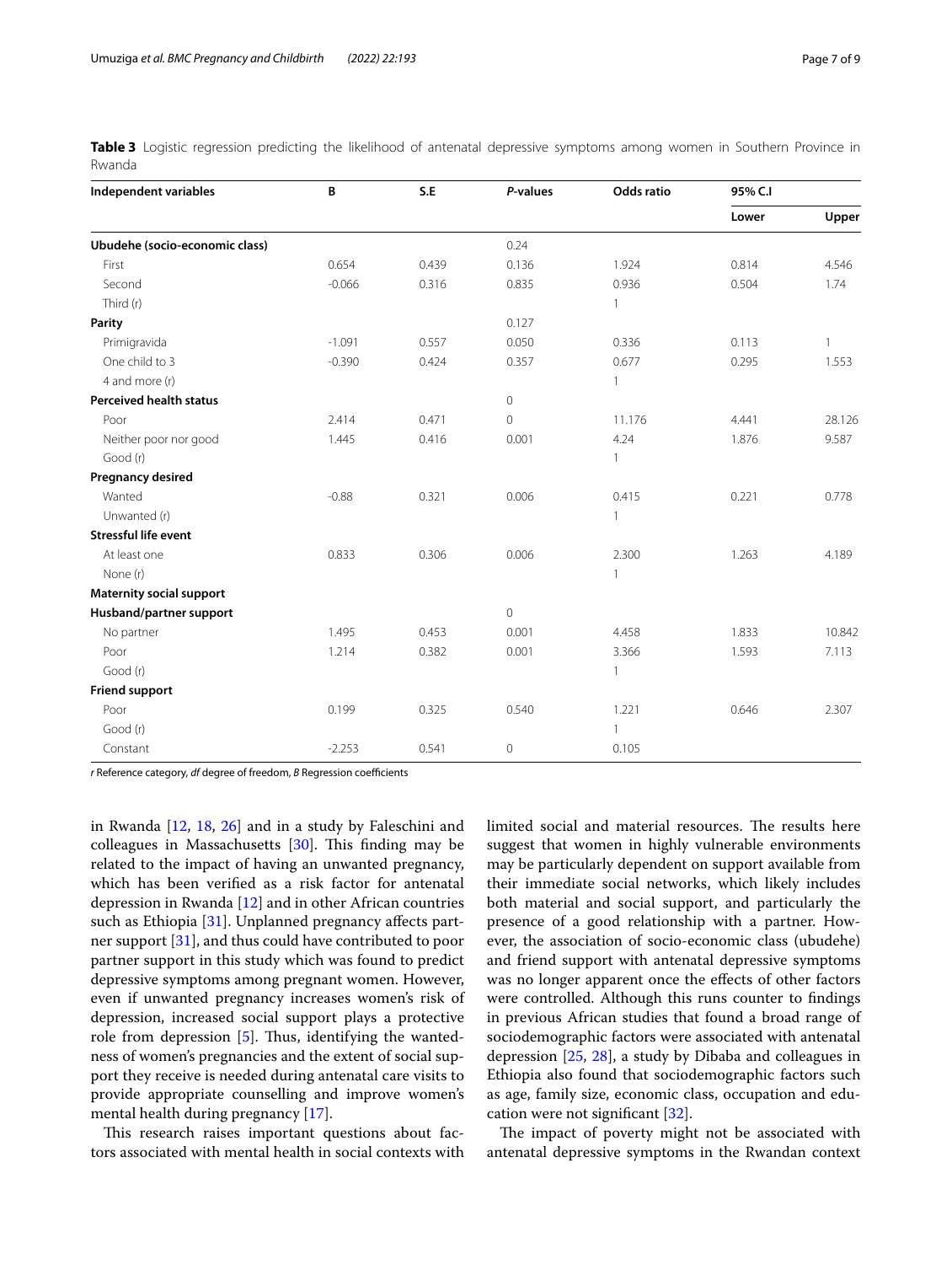due to the direct support provided by the Government of Rwanda to pregnant woman who are identifed as being in the two lower ubudehe classes (1st and 2nd catego-ries) [\[33](#page-8-29)]. This kind of support, "Shisha Kibondo flour for mothers," is used to make a highly nutritious porridge for pregnant or breastfeeding women and could have played a protective role by reducing some of the stress of poverty and the known impacts of malnutrition on depression [\[34\]](#page-8-30). However, the impact of this kind of support needs to be verifed in further studies.

Furthermore, the fndings of this study, showed that parity was associated with antenatal depressive symptoms, primigravida women (who were expecting for the  $1<sup>st</sup>$  time) were less likely to have antenatal depressive symptoms than those that have given birth to 4 or more children. To mitigate this risk, expanding family planning services to reduce unplanned pregnancies and giving due attention to the mental wellbeing of pregnant mothers with a history of unwanted/unplanned pregnancy and women who have given birth to 4 or more children would help alleviate the short- and long-term consequences of antenatal depressive symptoms.

Finally, this research also explores the broad range of possible support sources mothers can draw on in the Rwandan context. The relative lack of impact of friend support once other factors are taken into account is not consistent with what has been found in other research, particularly in high income contexts [[35](#page-8-31)]. It will be important to use qualitative research to understand how peer support is provided and experienced in the Rwandan context, in order to identify alternative sources of support for those women with poor or missing spousal support.

## **Conclusion**

The high rates of antenatal depressive symptoms among pregnant women attending antenatal care (ANC) services indicate that it is imperative to include screening for depression and its attendant risk factors to improve detection and referral for interventions. Integration of mental health service with ANC follow-up service and screening pregnant women for possible depression has paramount importance for a healthy pregnancy and prevention of the possible adverse health outcomes on the mother and the fetus. The importance of spousal support to maternal mental health has been noted elsewhere and reinforces the importance of considering maternal mental health at the level of the family and community, and not only as a factor affecting women alone.

#### **Abbreviation**

EPDS: Edinburgh Postnatal depression scale.

#### **Acknowledgements**

We acknowledge the University of Rwanda and Western University through the Training Support Access Model (TSAM) to Maternal Newborn and Child Health Project for supporting this research.

We also acknowledge the management of Muhanga and Kamonyi Districts, Nyarusange, Gitarama, Musambira, and Kamonyi Health Centers for granting us permission to conduct our research in their area. We acknowledge Prof. David Cechetto, for his guidance, encouragement and support.

#### **Authors' contributions**

PMU conducted the research, drafted and revised the manuscript. DG provided supervision and guidance throughout the process of the research project and completion and revision of the manuscript. MH provided supervision and guidance throughout the process of the research project and completion and revision of the manuscript. LN provided supervision and guidance throughout the process of the research project and completion and revision of the manuscript. All authors read and approved the fnal manuscript.

#### **Funding**

This research was supported by a scholarship provided by a grant to Prof. David Cechetto, Western University, Canada, from the Global Affairs Canada. This funding body paid PMU's school fees and facilitated data collection by providing transportation and paying the research assistants.

#### **Availability of data and materials**

The datasets used and/or analysed during the current study are available from the corresponding author on reasonable request.

## **Declarations**

#### **Ethics approval and consent to participate**

Ethical approval from the Institutional Review Board (IRB) of the College of Medicine and Health Sciences/ University of Rwanda (Certifcate: 067/CMHS IRB/2019) was obtained. Written permission to conduct the study was also granted by Muhanga and Kamonyi Administrative Districts. All study methods were performed in accordance with Declaration of Helsinki ethical principles [[22](#page-8-18)]. Written informed consent was obtained from all the participants and from their legal guardians or parents if participants are below 18 years of age (Age of majority in Rwanda) [\[23](#page-8-19)]. Participants found to have EPDS scores above 10 (possible depression) or endorsed item 10 (suicidal thoughts) were frst informed of their scores and then allowed to decide whether or not to seek treatment. If they accepted treatment, they were helped to make an appointment with the mental health team after they had completed their medical appointment.

#### **Consent for publication**

Not applicable.

## **Competing interests**

The authors declare no competing interests.

#### **Author details**

<sup>1</sup> School of Nursing, College of Medicine and Health Sciences, University of Rwanda, P.O. Box 3286, Kigali, Rwanda. <sup>2</sup> Department of Psychology, York University, 4700 Keele Street, Toronto, ON M3J 1P3, Canada.

Received: 19 June 2021 Accepted: 24 February 2022 Published online: 08 March 2022

#### **References**

- <span id="page-7-0"></span>1. Chorwe-Sungani G, Chipps J. A cross-sectional study of depression among women attending antenatal clinics in Blantyre district. Malawi South African J Psychiatry. 2018;24:1–6.
- <span id="page-7-1"></span>2. Bowen A, Muhajarine N. Antenatal depression. Can Nurse. 2006;102(9):27–30.
- <span id="page-7-2"></span>3. McMahon CA, Boivin J, Gibson FL, Hammarberg K, Wynter K, Fisher JRW. Older maternal age and major depressive episodes in the frst